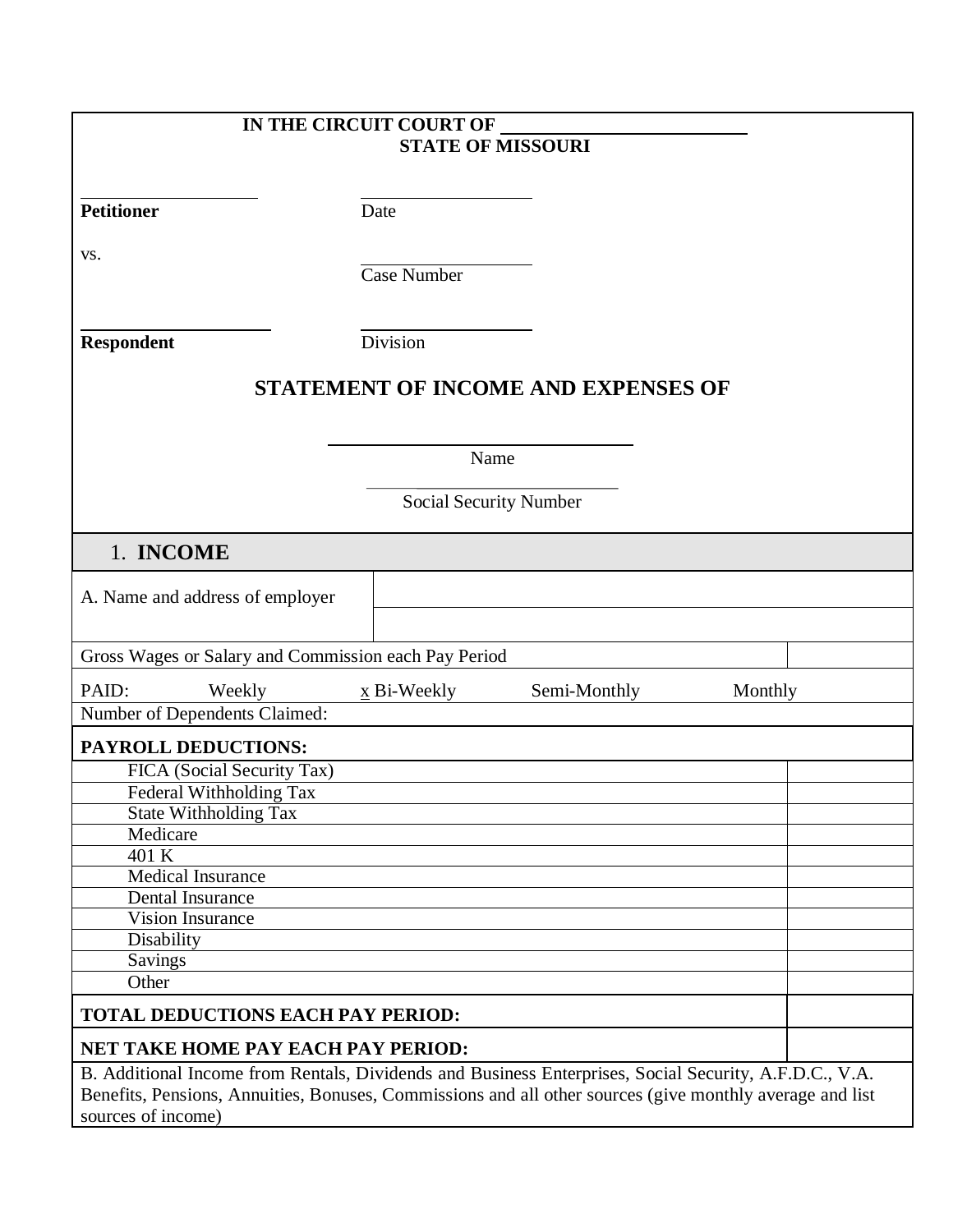**Other** 

Average Monthly Total

C. Total Average Net Monthly Income

D. Your share of the gross income shown on last year's Federal Income Tax Return

| 2. <b>EXPENSES</b> List amounts required to maintain previous standard of living on a MONTHLY average. |                               |                                      |         |                  |  |  |  |
|--------------------------------------------------------------------------------------------------------|-------------------------------|--------------------------------------|---------|------------------|--|--|--|
| A. RENT OR MORTGAGE PAYMENTS:                                                                          |                               |                                      |         |                  |  |  |  |
| <b>B. UTILITIES:</b>                                                                                   |                               |                                      |         |                  |  |  |  |
| 1. Gas                                                                                                 | 6. Sewer                      |                                      |         |                  |  |  |  |
| 2. Water                                                                                               |                               | 7. Cable/TV                          |         |                  |  |  |  |
| 3. Electricity                                                                                         | 8. Internet                   |                                      |         |                  |  |  |  |
| 4. Telephone                                                                                           |                               | 9. Cell Phone                        |         |                  |  |  |  |
| 5. Trash Service                                                                                       | <b>TOTAL UTILITY EXPENSES</b> |                                      |         |                  |  |  |  |
| C. TRANSPORTATION:                                                                                     |                               |                                      |         |                  |  |  |  |
| 1. Gas and Oil                                                                                         |                               | 5. Road Service                      |         |                  |  |  |  |
| 2. Maintenance                                                                                         |                               | 6. Bus/Tax Fare                      |         |                  |  |  |  |
| 3. Taxes & Licensing                                                                                   |                               | 7. Parking Fees                      |         |                  |  |  |  |
| 4. Auto Rent Payment                                                                                   |                               | <b>TOTAL TRANSPORTATION EXPENSES</b> |         |                  |  |  |  |
| D. INSURANCE:                                                                                          |                               |                                      |         |                  |  |  |  |
| 1. Life                                                                                                |                               | 4. Homeowners                        |         |                  |  |  |  |
| 2. Health & Accident                                                                                   |                               | 5. Automobile                        |         |                  |  |  |  |
| 3. Disability                                                                                          |                               | <b>TOTAL INSURANCE EXPENSES</b>      |         |                  |  |  |  |
| E. TOTAL PAYMENT ON INSTALLMENT CONTRACTS (Credit Cards)                                               |                               |                                      |         |                  |  |  |  |
| F. CHILD SUPPORT PAID TO OTHERS FOR CHILDREN NOT IN YOUR CUSTODY                                       |                               |                                      |         |                  |  |  |  |
| G. MAINTENANCE OR ALIMONY (excluding Petitioner or Respondent herein)                                  |                               |                                      |         |                  |  |  |  |
| H. CHURCH OR CHARITABLE CONTRIBUTIONS                                                                  |                               |                                      |         |                  |  |  |  |
| OTHER LIVING EXPENSES (Total of Items 1 through 7 listed below)                                        |                               |                                      |         |                  |  |  |  |
|                                                                                                        |                               | Yours                                | custody | Children in your |  |  |  |
| 1. Food                                                                                                |                               |                                      |         |                  |  |  |  |
| $\overline{2}$ . Clothing                                                                              |                               |                                      |         |                  |  |  |  |
| 3.<br>Medical Care, Dental Care and Prescriptions                                                      |                               |                                      |         |                  |  |  |  |
| 4. Recreation                                                                                          |                               |                                      |         |                  |  |  |  |
| 5. Laundry and Cleaning                                                                                |                               |                                      |         |                  |  |  |  |
| 6. Barber Shop or Beauty Shop                                                                          |                               |                                      |         |                  |  |  |  |
| <b>School and Books</b><br>7.                                                                          |                               |                                      |         |                  |  |  |  |
| 8. Other:                                                                                              |                               |                                      |         |                  |  |  |  |
| <b>TOTALS:</b>                                                                                         |                               |                                      |         |                  |  |  |  |
| J. DAYCARE CENTER OR BABYSITTER                                                                        |                               |                                      |         |                  |  |  |  |